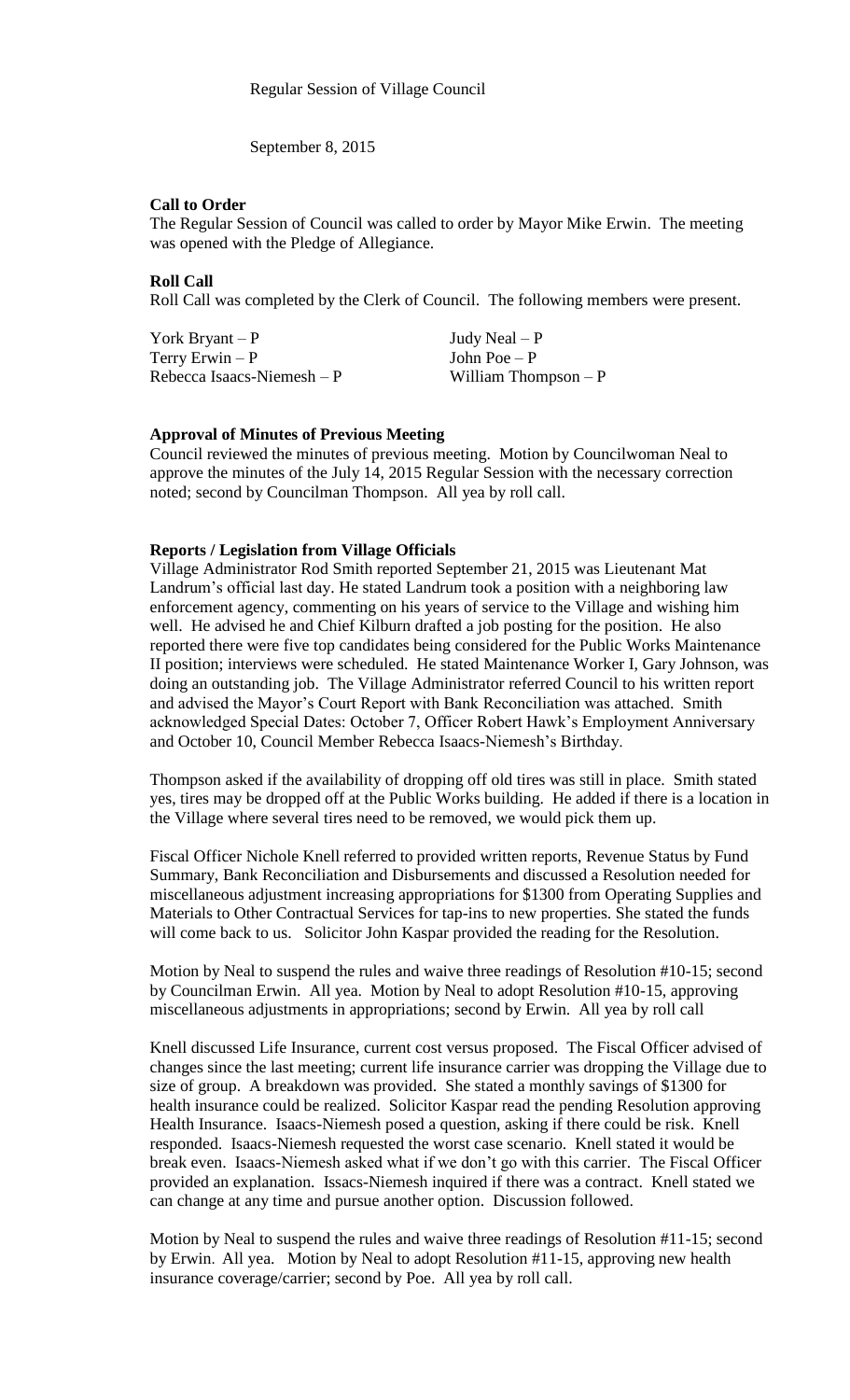#### Regular Session of Village Council

September 8, 2015

Knell requested a decrease in the bulk water rate from \$3.75 to \$2.75, citing recent activity from water haulers and the reasoning for the request. She advised she inquired to a few communities and Lebanon's rate was \$2.50 for 500 gallons, Waynesville \$2.00 and Blanchester \$3.75. Knell provided statistics for Bulk Water sales in recent years. Discussion followed. Kaspar read the pending Resolution.

Motion by Neal to suspend the rules and waive three readings of Ordinance #12-15; second by Isaacs-Niemesh; All yea. Motion by Neal to adopt Ordinance #12-15, approving an adjustment in bulk water rates to \$2.75 for 500 gallons; second by Bryant. All yea by roll call.

## **Judge Mike Gilb / Warren County Common Pleas Court**

The Judge introduced himself as the newly appointed Common Pleas Judge replacing Judge Flannary who served for 42 years. He provided information regarding his background and preparation, Law Practice in Findlay, OH 5 years, 2001- 2007 as State Representative from Hancock County and most recently, Mason City Council to Magistrate. He stated he is originally from Green Hills, Ohio and has been married for 34 years. Gilb advised he has completed sixty days of trials and sentencing for Warren County Common Pleas Court and looks forward to continuing to serve the community.

### **Reports / Legislation from Village Officials**

Solicitor Kaspar gave the third reading of Resolution #7-15, Creation of Water Committee. He also discussed the final application for PY30, Public Improvements Water Plant Upgrade requesting approval of legislation authorizing Jones Warner Consultants to submit application on behalf of the Village, declaring an emergency. The Mayor commented on the importance of moving forward in a timely manner.

Motion by Poe to suspend the rules and waive three readings of Resolution #13-15; second by Neal. All yea by roll call. Motion by Poe to approve Resolution #13-15, authorizing Jones Warner Consultants to submit final application for OPWC PY30 on behalf of the Village; second by Neal. All yea by roll call.

The Solicitor presented and read the details of the Ordinance annexing approximately 62 acres of land from Salem Township to the Village of Morrow. He stated the original document was filed in April 2015 and adopted in May 2015 by Warren County Board of Commissioners and certified by the Warren County Clerk of Courts. Kaspar read the pending Ordinance.

Motion by Neal to suspend the rules and waive three readings of Ordinance #13-15; second by Erwin. All yea by roll call. Motion by Neal to adopt Ordinance #13-15, accepting the annexation of 62.501 acres in Salem Township; second by Erwin. All yea by roll call.

#### **Public Forum**

Mrs. Crystal Nichols, wife of the late James Nichols, stated she called the Township Trustees with no response following her husband's passing. She stated the Village of Morrow disrespected her husband and did not pay for his burial. Discussion continued. Daughter Brandy Nichols stated the Village paid for the funeral of Ryan Spears. The Mayor stated he was unaware of that and would research. He advised when the family claims the body and pays for the funeral, it is no longer an indigent case. He explained the Village's normal process and disbursement amount. He added the Village of Morrow did not make payment for a Ryan Spears within the last several months. Mrs. Nichols stated her husband told her he had a plot when he was employed by the Township; she stated she didn't have any paperwork from the Township. Discussion followed.

Neal advised the VFW would sponsor *Meet the Candidates Night* on October 21, 2015 at Highlawn and Houston, October 21, 2015 at 7pm; the moderator will be Patrick Dugan.